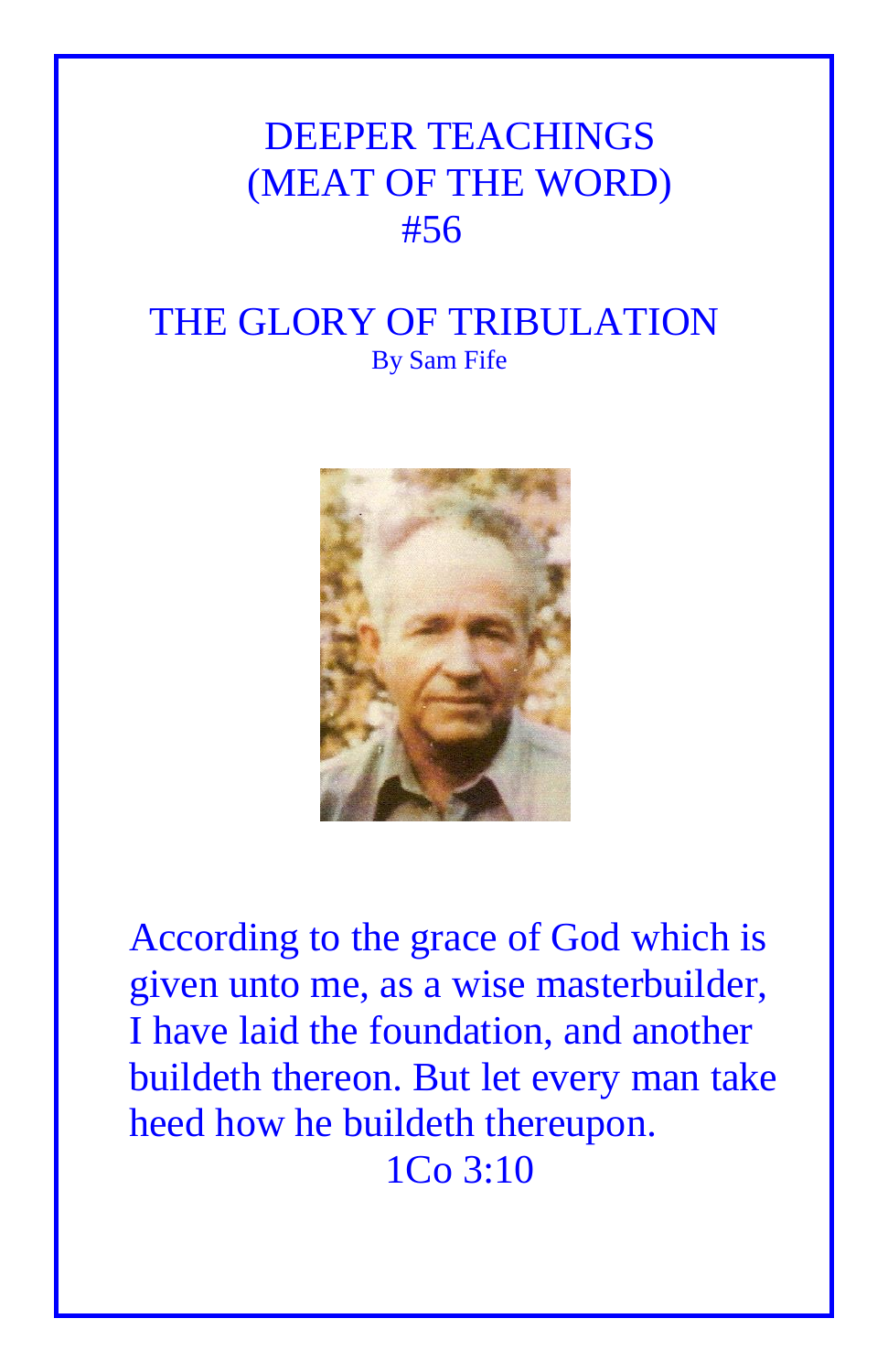## **THE GLORY OF TRIBULATION** By Sam Fife

Rev 2:7 He that hath an ear, let him hear what the Spirit saith unto the churches; To him that **overcometh** will I give to eat of the tree of life, which is in the midst of the paradise of God.

Rev 2:11 He that hath an ear, let him hear what the Spirit saith unto the churches; He that **overcometh** shall not be hurt of the second death.

Rev 2:17 He that hath an ear, let him hear what the Spirit saith unto the churches; To him that **overcometh** will I give to eat of the hidden manna, and will give him a white stone, and in the stone a new name written, which no man knoweth saving he that receiveth *it.*

Rev 2:26 And he that **overcometh**, and keepeth my works unto the end, to him will I give power over the nations:

Rev 3:5 He that **overcometh**, the same shall be clothed in white raiment; and I will not blot out his name out of the book of life, but I will confess his name before my Father, and before his angels.

Rev 3:12 Him that **overcometh** will I make a pillar in the temple of my God, and he shall go no more out: and I will write upon him the name of my God, and the name of the city of my God, *which is* new Jerusalem, which cometh down out of heaven from my God: and *I will write upon him* my new name.

Rev 3:21 To him that **overcometh** will I grant to sit with me in my throne, even as I also overcame, and am set down with my Father in his throne.

Zec 13:7 Awake, O sword, against my shepherd, and against the man *that is* my fellow, saith the LORD of hosts: smite the shepherd, and the sheep shall be scattered: and I will turn mine hand upon the little ones. 8 And it shall come to pass, *that* in all the land, saith the LORD, two parts therein shall be cut off *and* die; but the third shall be left therein. 9 And I will bring the third part through the fire, and will refine them as silver is refined, and will try them as gold is tried: they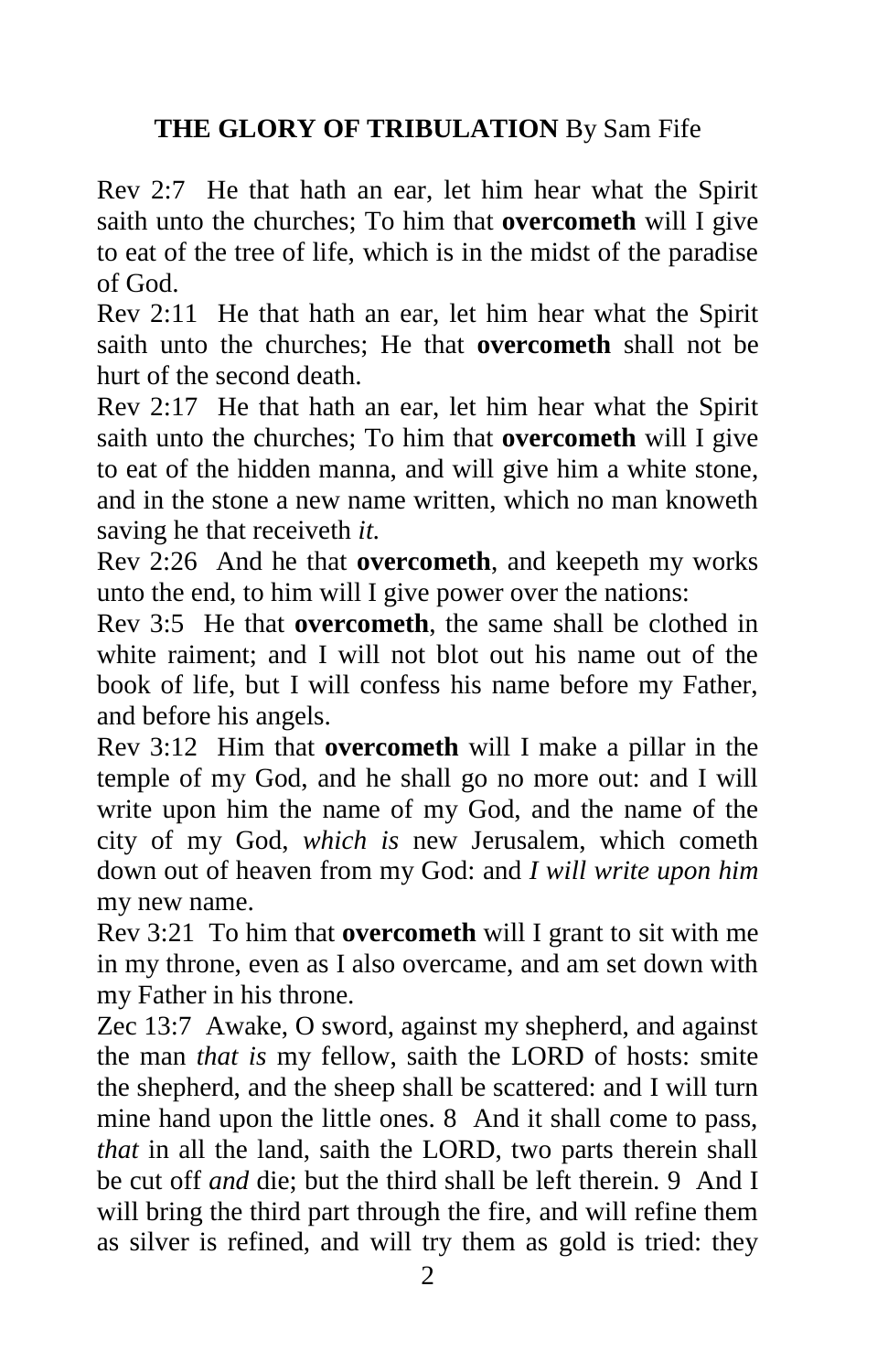shall call on my name, and I will hear them: I will say, It *is* my people: and they shall say, The LORD *is* my God.

Several months ago the Spirit of the Lord began dealing with me, and revealing to me a Truth that He made me aware was one of the most important Truths to God's people in this hour, that only through knowing this Truth would they be prepared to face what was coming upon them in the earth - in this, the end of the age. The Lord then told me to begin ministering a message to His people on this Truth, and I have ministered it in several places: a message titled, "The Glory of Tribulation." Now, you will notice I did not say a message titled, "Glorying In Tribulation," but, "The Glory of Tribulation."

The Truth concerning glorying in tribulation is no new Truth to us, in the end-time move of God. Several years ago, God began ministering to us that we must come to the point where we could glory in our tribulations; and for several years many of us have been seeking to come to that point. But God has shown me that it is very hard for us to ever hope to glory in tribulation, unless we can let the Spirit of God give us a revelation of the glory of tribulation. It is very hard for God's people to see that there is anything glorious about tribulation at all. Very few have seen that the Word of God reveals that God has delegated to that life experience called tribulation a glory that transcends and is greater than the glory of any other life experience that we could possibly have on this earth, or in the universe. And it is because God's people have never received from the Spirit of God a revelation of the glory that God has delegated to that life experience called tribulation, that when they see it beginning to come their way, they want to run from it or find some way to get around it, or some hole to crawl into to escape it; instead of running joyously toward it; knowing that it is the express and glorious provision that God has made for them to enter into eternal, incorruptible Life.

When God's people begin to see, by revelation from the Word of God, that whatever trial, whatever test, whatever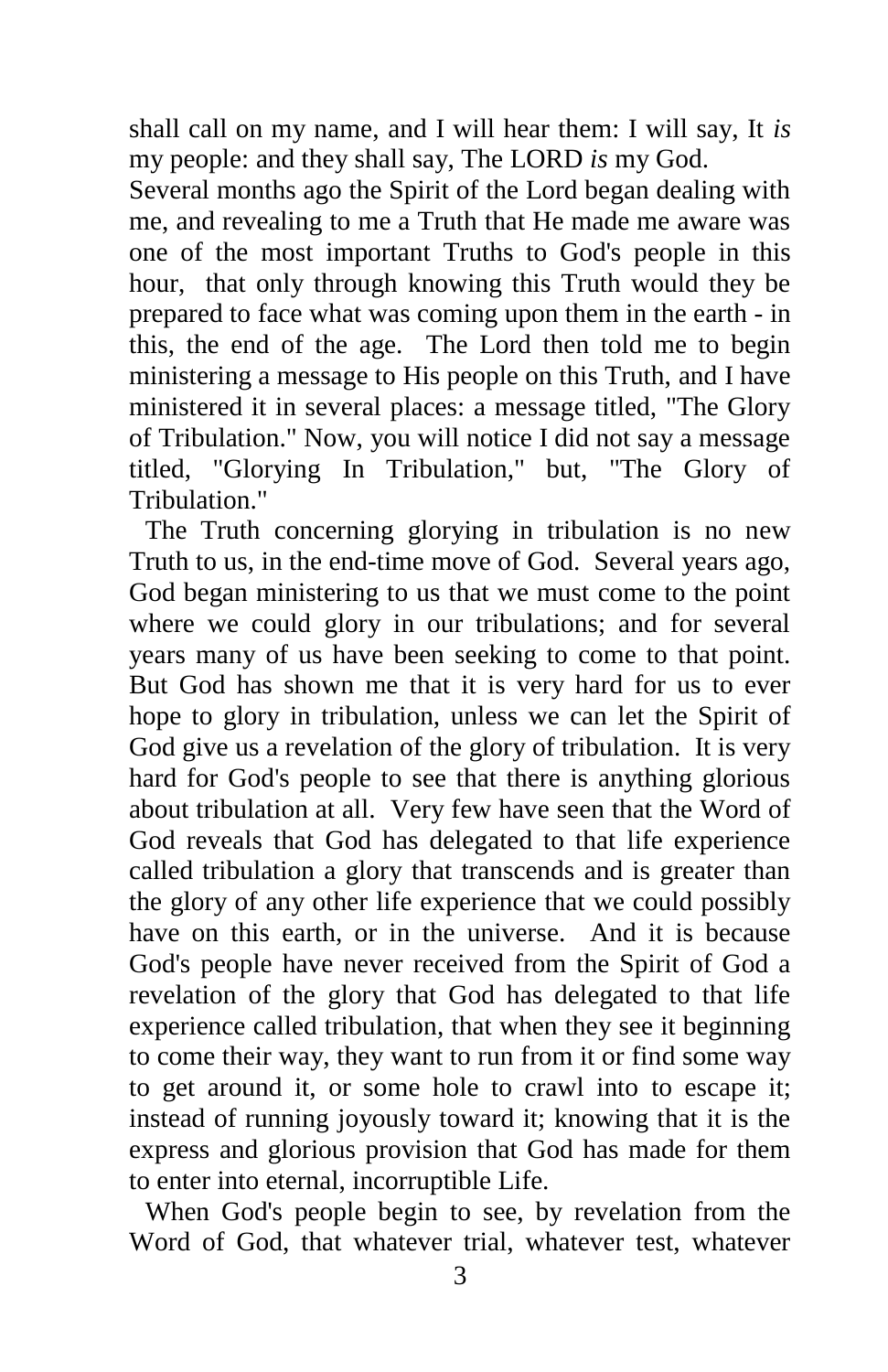tribulation they are brought to in their life no matter how severe or how serious, or how apparently terrible, that it is the most glorious provision of God for their fives that they could possibly ever experience: then they will no longer draw back; then they will no longer cringe in fear; then they will no longer look for a direction in which to run away from the trial and the test and the tribulation: but they will run joyously toward it, shouting with the Apostle Paul, "I glory in tribulation, knowing that tribulation worketh patience, and patience worketh experience, and experience worketh hope, and hope maketh not ashamed!"

The reason so few of God's people have ever seen the glory of tribulation is because they have not yet come to a clear enough understanding of God's Word, to see that the Bible makes it very clear - it is only through much tribulation that we can enter into the Kingdom of God; and that Tribulation Highway is the only road that God has provided for us to enter into the Glory, and the eternal life that is given to us in Christ Jesus. And therefore, if Tribulation Highway is the road to Glory, then certainly tribulation must be glorious. If the experiences of Tribulation Highway are the only possible road and means that God has provided for us to enter into that eternal Glory that He has ordained for us; then certainly we must wake up and recognize that tribulation is the most glorious provision that God has made for mankind; and that whatever trials tests, troubles, tribulations appear before us in our lives: since they are the means the road, the highway by which God has ordained for us to enter into the eternal Glory that is prepared for us, certainly then, those experiences must be the most glorious life experiences that we could ever come to.

When one comes to understand and accept the Truth that is revealed to us in God's Word, there can be no question in their mind that the Bible makes it very clear that there is no possible way for us to enter into the eternal Glory that God has provided for us, except by traveling down Tribulation Highway. The Apostle Paul wrote to the Church in his day,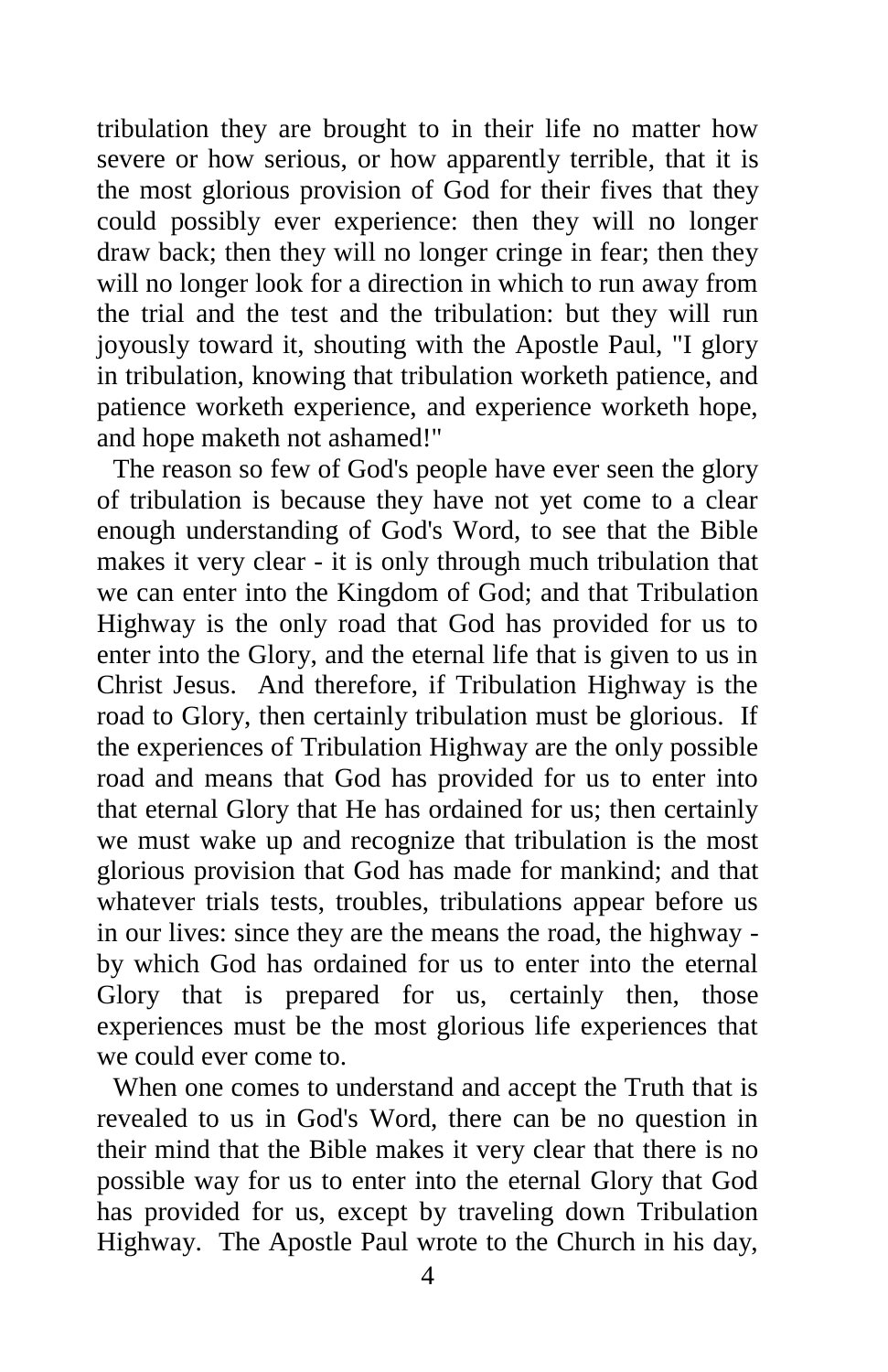as recorded in the book of Acts, and stated very clearly, "Did I not teach you while I was with you that through much tribulation we must enter into the Kingdom of God." Then in the seven letters to the seven Churches, Jesus, in revealing that seven-step road that God, has provided for us to travel in order to enter into our Glory, makes it very clear that every one of the seven steps of that road are simply seven great tests of trial, and tribulation, and overcoming; as He says, seven times, to him that overcometh, to him that overcometh, to him that overcometh, to him that overcometh, to him that overcometh, to him that overcometh, to him that overcometh - to him that overcometh shall I grant to sit with Me in My Throne, even as I have overcome, and am set down with My Father in His Throne.

In this great revelation of the seven-step road that God has set before us, which is the road to our Glory, Jesus makes it very clear that each step is designed to bring us to the supreme test, the supreme trial that will test, at that level of our growth, every ounce of the strength of the new Life that has been brought forth in us; and it will take every ounce of that new Life in order to be able to go through that trial, and that test, and that tribulation. And that only through facing such tests seven times can we enter into the eternal Glory that God has provided for us.

One of the most important Scriptures in the Word of God, that is the key to the eternal purpose God is working out in us, in Christ, is the one which says, "Deep calleth unto deep." Through our New Birth, God has implanted the deepest depths of His own Person and Being, deep within our Spirit. Therefore, deep down in the depths of the Christ Nature that has been birthed in our Spirit, is the very Almighty Omnipotence of God Himself. In other words, each one of us who are in Christ Jesus have the deepest deep of God's Omnipotence within us. But since Omnipotence, which is Almightiness, can only be made manifest by proving itself against the supreme test, and the supreme trial, and the supreme struggle; therefore, this Omnipotence that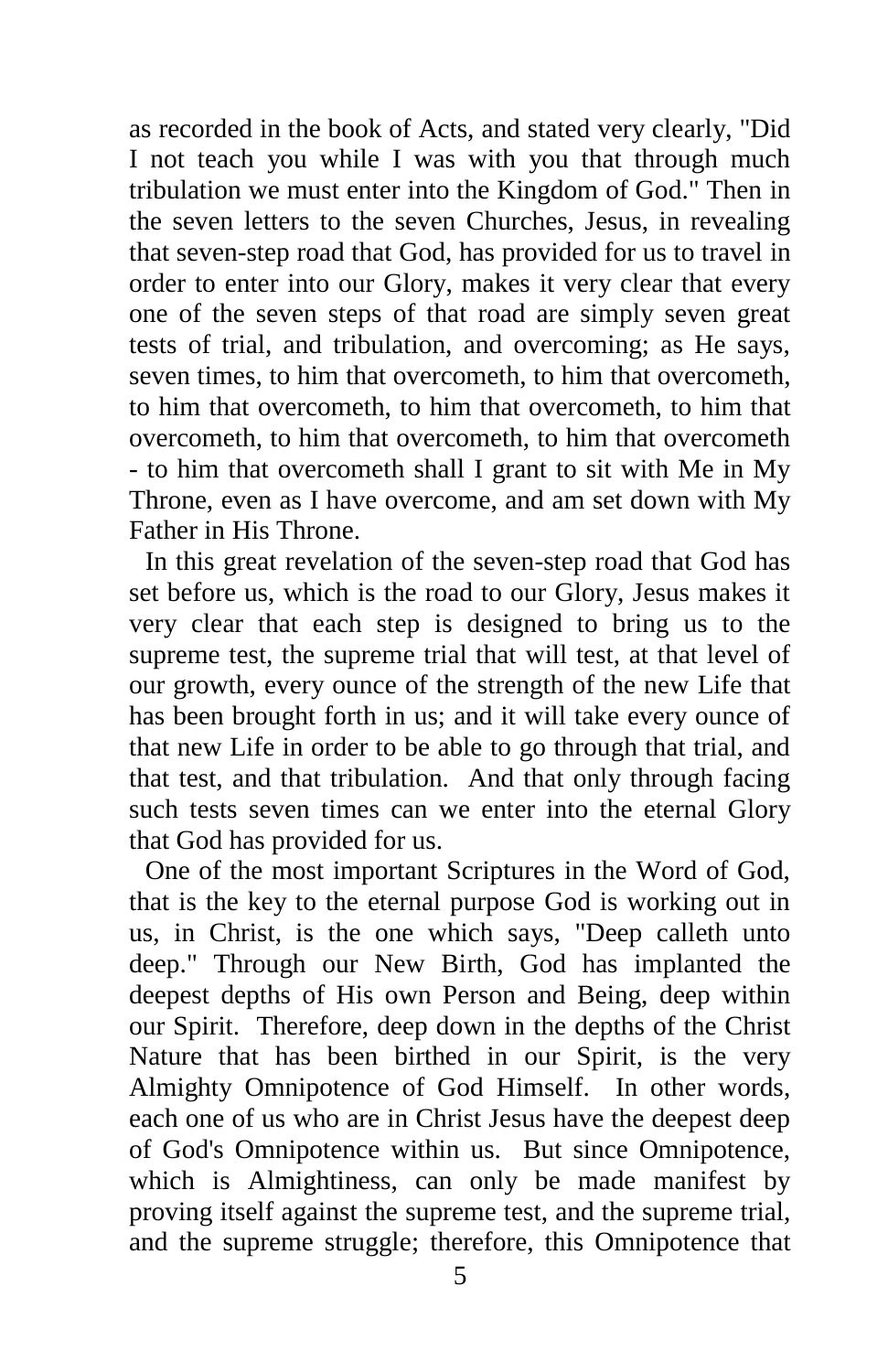has been planted deep within us, and the Christ Nature that's birthed in us, can only come forth and be made manifest, yea, it can only be brought forth and made manifest through trial and test and tribulation which demands that overcoming, absolute power of Omnipotence that has been planted within us. It is for these reasons that trial, test, and tribulation are the instruments that God has provided to draw out of us, and call forth that deep which is God's Omnipotence, and make it manifest through us as the Sons of the Living God.

 It is for this reason that Jesus makes it very clear that the Overcoming Road, or Tribulation Highway, is the only road that we can travel in order to enter into our Glory. Therefore, it is obvious to all whose eyes are opened, that tribulation is glorious: that, though few carnal men realize it, it has a glory delegated to it by God that transcends all other forms of glory that men can experience in this universe.

 Our Scripture in Zechariah 13 takes us into a deeper depth of understanding of this great mystery, even than the seven steps of overcoming in Revelation 2 and 3. It begins with God speaking through the prophet Zechariah, and calling for the sword against His own shepherd, saying, "Awake, 0 sword, against my shepherd, and against the man that is my fellow." If we did not understand the glorious but mysterious Truth, that our God has chosen to make every step of the road that we walk into eternal Glory as hard as we can possibly bear, in order to bring forth the Omnipotence that is within us, we would never be able to understand the God that is revealed here in Zechariah 13. "What kind of God," our natural mind would ask, "would call for the sword to come against His own shepherd, and against the man who is His friend and His fellow? What kind of a Friend," our natural mind would ask, "would call for the sword to come against him who is His closest fellow and friend?" If we did not understand the glorious but mysterious Truth that only struggle, and trial, and tests, and overcoming, and tribulation can bring forth Omnipotence; and for this cause, God has made Tribulation Highway our road to Glory, our natural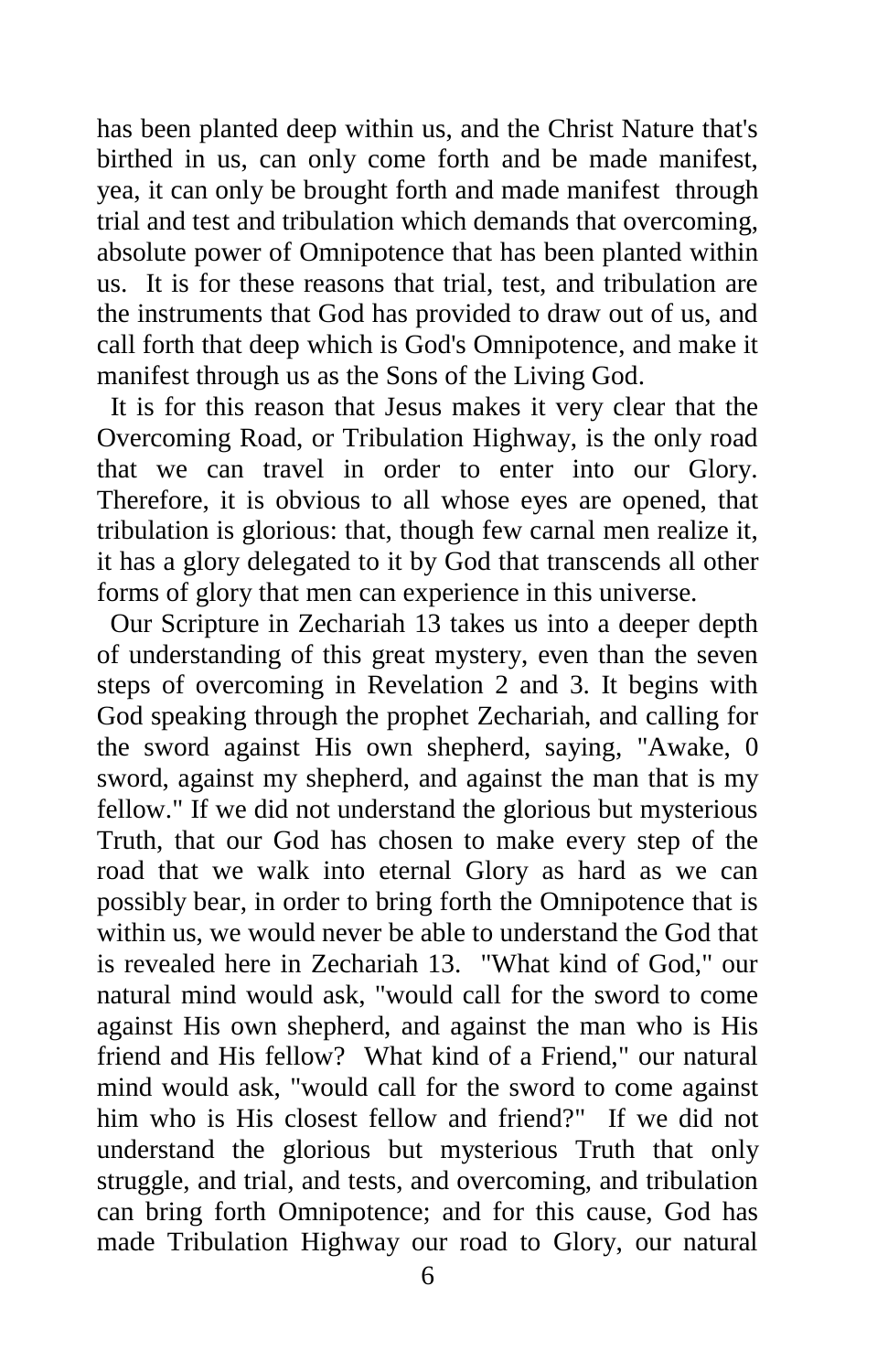mind would search and search forever, trying to figure out why anyone would call for the sword to come against one who was the faithful shepherd of His sheep, and also His closest friend. What is presented here, in this Scripture in Zechariah, is One who is Lord and Master over a great sheep ranch; and who has a faithful shepherd that has given himself faithfully to watch over his Master's sheep. Not only that, he is his Master's closest friend and fellow. And yet, to the amazement of the natural mind, we hear the Lord of this great sheep ranch calling for the sword to come against His shepherd, and His friend, and His fellow. For those who, perhaps, do not have understanding of the true meaning of this Scripture - in order to understand it, one needs to read in one of the Gospels where, the night that Jesus was arrested, as He was about to go into the garden of Gethsemane, He turned to His disciples - in Matthew 26:31 - and told them that, in a little while, when they came to arrest Him in Gethsemane, all of them would be offended because of Him, and would turn, and scatter, and run away from Him: for He said, "It is written, I will smite the shepherd, and the sheep of the flock shall be scattered." Thus revealing that the fulfilment of the Scripture in Zechariah 13:7 was about to be accomplished in Him; and that when God spoke through the Prophet and said, "I will smite the shepherd and the sheep will be scattered," He was referring to the smiting of Jesus, Himself - His own chief Shepherd, and Fellow - on the cross of Calvary.

 And so, only when we have understanding of the mysterious but glorious Truth that God has designed and purposed to make the road by which we enter into our Glory a hard one - while almost too hard for us to accept - can we understand why any God would smite His own shepherd, and call for the sword against His own fellow and friend. But then, as we continue to follow through on the Tribulation Road that is revealed to us in these Scriptures in Zechariah, it gets worse as we go along. For this great Lord of the sheep ranch goes on to say that not only will He smite His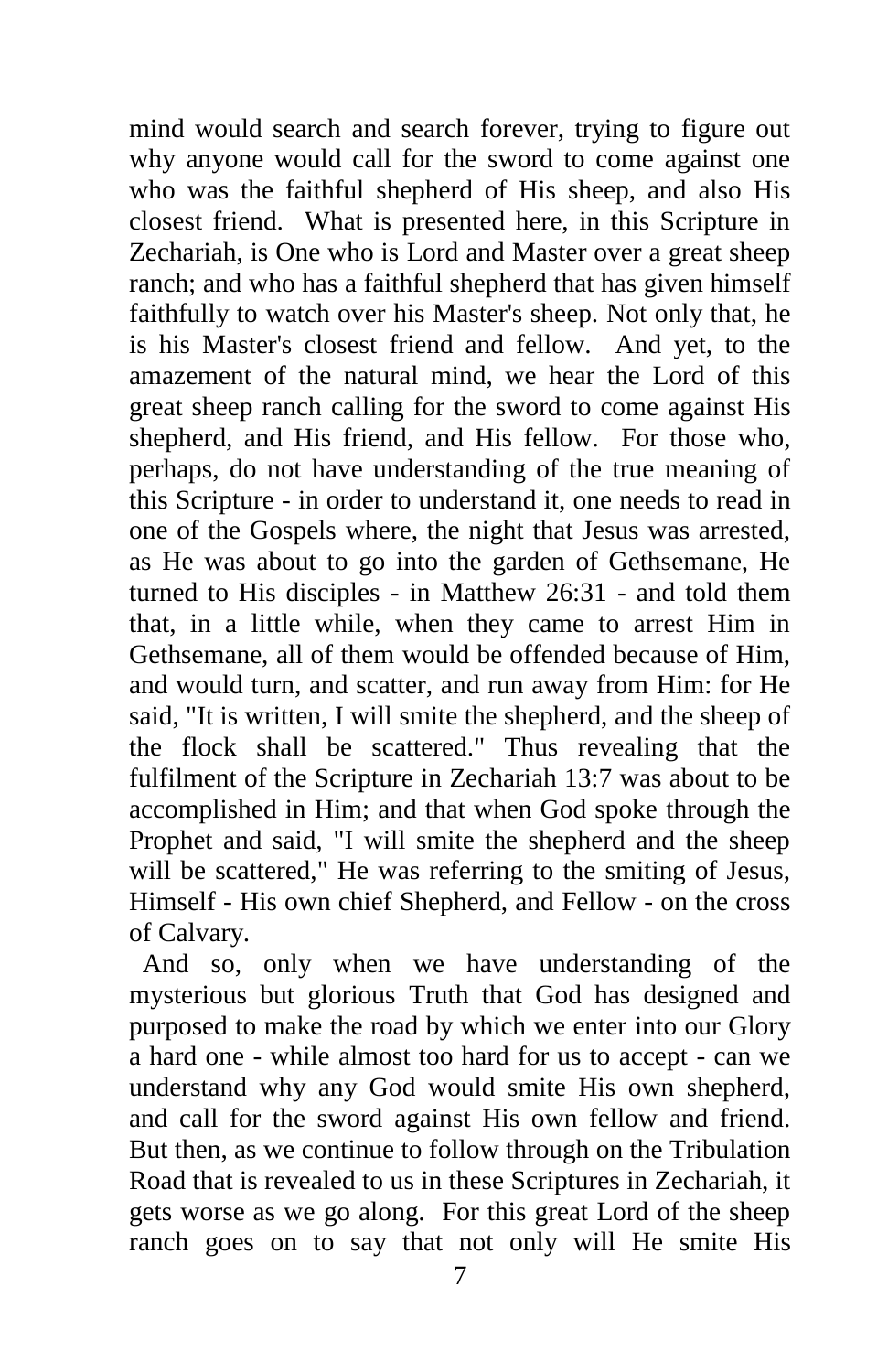shepherd and the man who is His fellow, but He will scatter His own sheep. And again we are brought face to face with the question, what kind of a God would not only smite His own shepherd, but then turn against His own sheep and begin to confuse and scatter them? - and especially when we understand that the sheep spoken of here refer to us. So often as we have traveled up this Tribulation Highway we have had it happen to us, as it happened to Peter and the disciples that night in the Garden of Gethsemane. After spending three years with Jesus, and seeing the hand of God's blessing and power upon Him mightily again, and again, and again; suddenly, as they see Jesus arrested and taken to the cross, and a crown of thorns placed upon His head; and His back beaten bloody with the bloody scourge; and they, themselves, scattered and thrown into confusion: they ask themselves, "What has happened? How is it that when the hand of God has been so mightily upon Jesus all these three years, and performed so many mighty miracles through Him, does He seem now not only to have forsaken Him, but to be bringing His own hand, and calling for the sword against Him, Himself." And so they were confused, scattered, all their concepts about what God was doing were brought into confusion; and they were no longer certain that the hand of God was with either Jesus, or them, at all: but were simply confused, scattered, sheep, asking themselves, "Why would God, who has been so blessed to us up to this point, allow all this to happen?"

How often have we come to that place in our own experience, as we've traveled down Tribulation Highway, because we have not understood the glorious but mysterious Truth that it is the purpose of our Father to make our road to Glory such a hard one that it will bring forth and make manifest the Omnipotence that is planted within us. Therefore, when we have come to great tests, great trials, great tribulation, great troubles - we too have wound up confused and scattered, and asking ourselves, "Why would our Father allow such things to come to pass, and why does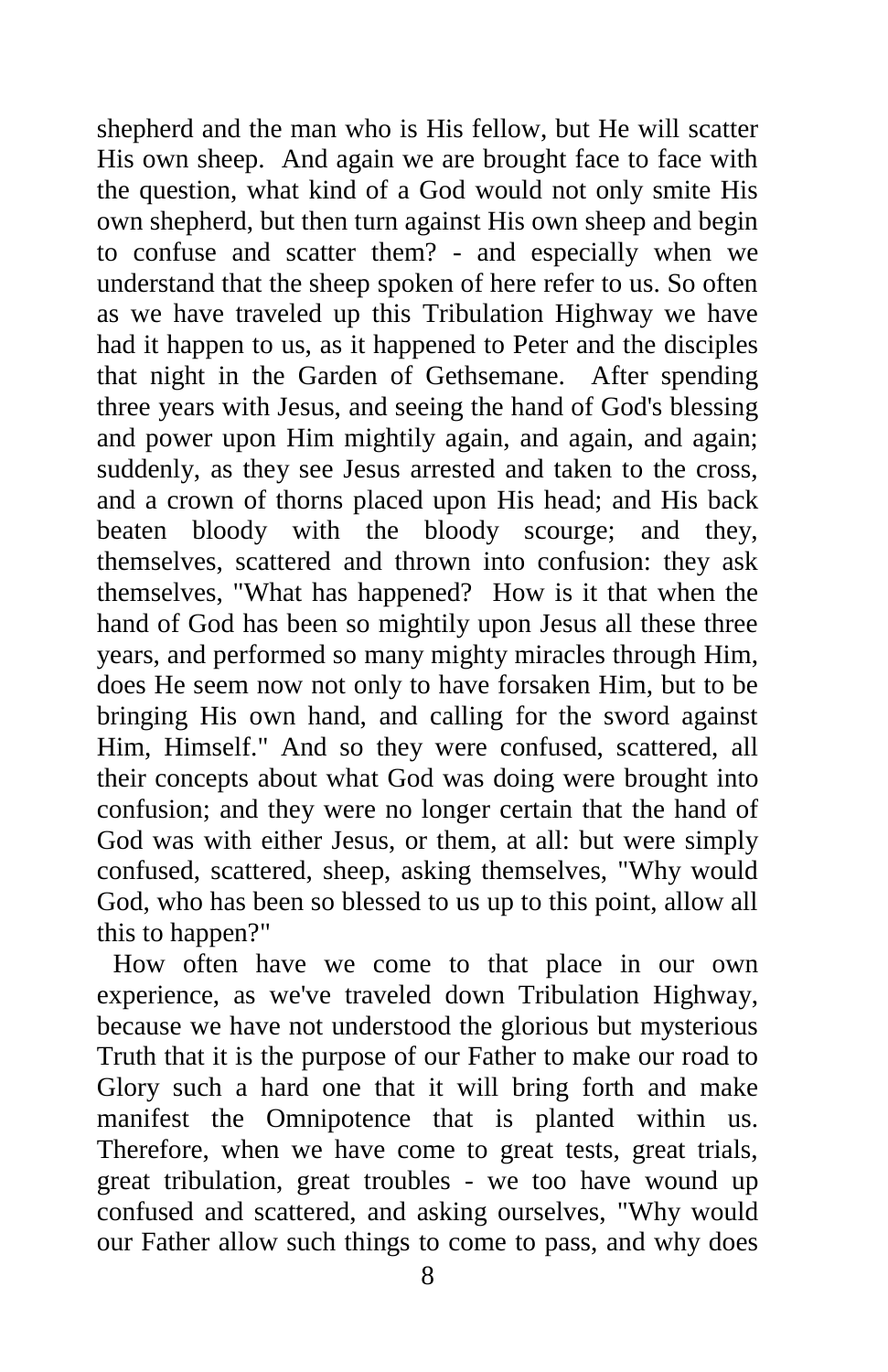it seem to us that the hand of God, Himself, is against us?" And so we also, have wound up confused and scattered sheep: not knowing that the purpose of it all, in the wisdom of our Father, is that we might come to the place where the way is so hard that we might be brought to the end of ourselves, and realize that we cannot walk it in our own wisdom and our own strength; therefore, yield ourselves to Him in helplessness, that the very hardness of the way might bring forth in us the Omnipotence and the overcoming power that He has planted within us, in our New Birth.

For that which He has planted within our Inner Man cannot come forth as long as we are trying to walk The Way in the strength and wisdom of our outer man.

Now, as we continue through the Scriptures in Zechariah, this Lord of the sheep ranch seems to make the way even more confusing and harder yet, as we hear Him say, "Not only I will smite the shepherd and the sheep shall be scattered," but then He goes on to say, "I will turn Mine hand upon the little ones." When we come to this, our carnal mind almost asks, "How impossible can it get? To follow such a One - who will smite His own shepherd and His friend, scatter His own sheep, but then go on to turn His hand upon His own little ones - upon the little lambs that are in His flock." But even then, as it gets almost unbelievable, we hear Him go on to say, "And it shall come to pass that in all the land, two parts therein shall be cut off and die, but the third part shall be left ' "

For one who has not been given understanding, by the Spirit of Revelation, of the glory of tribulation, by having God reveal to him the glorious Truth of God's purpose for making the way so hard that the Omnipotence within us might be brought forth through testing, they would certainly turn back from following such a God, at this point. Not only is He going to scatter His own sheep; but He is going to turn His hand upon the little ones of His sheep - the lambs, as it were - and cut off two thirds of His flock, that they may die. Let me say that before I had understanding of God's purpose,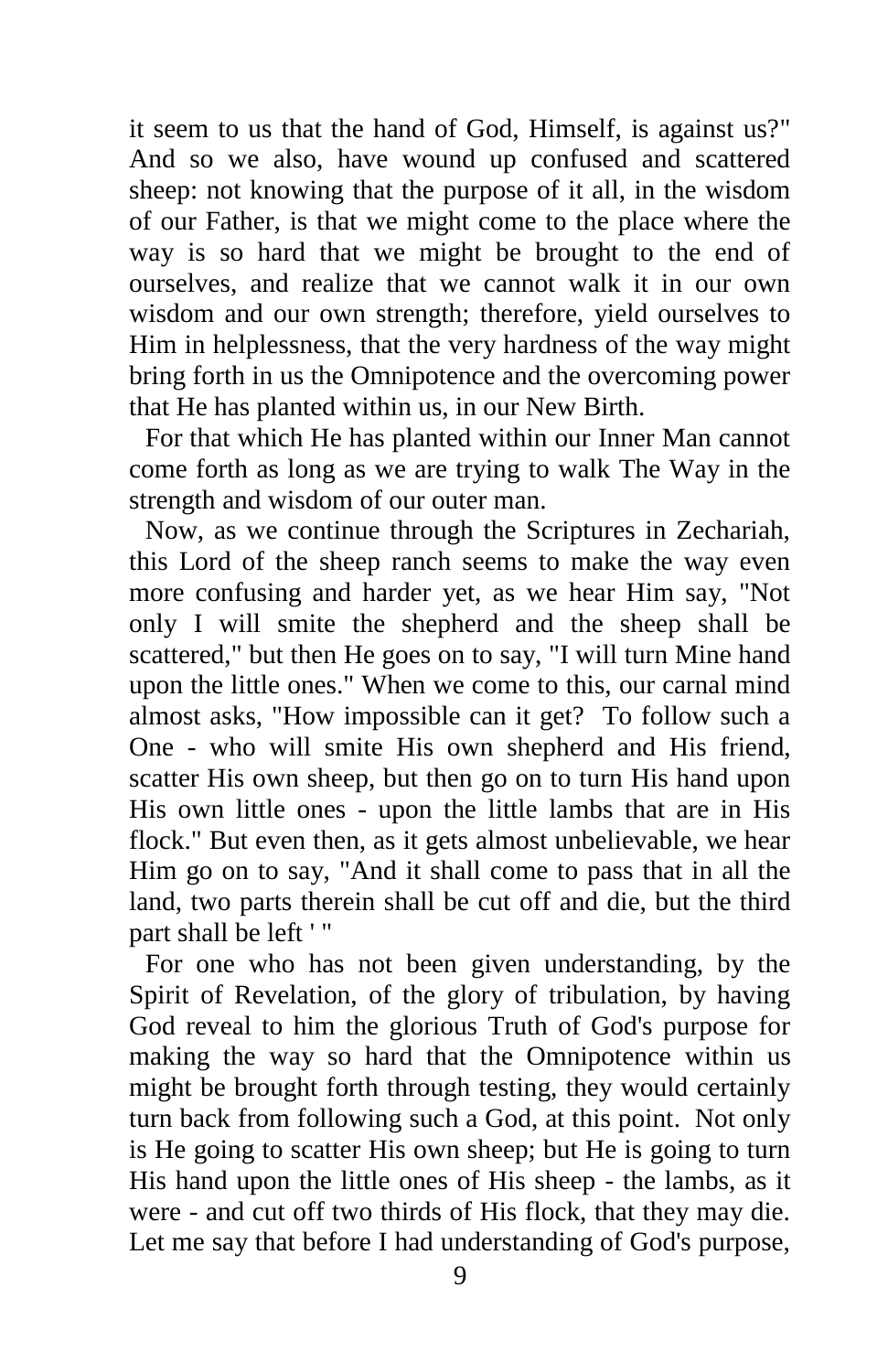in my carnality I used to read this and I used to think that the two thirds that were referred to here were the lost people of the world, and that it did not refer to God's people at all. I was perfectly willing to accept the idea of God cutting off two thirds of the population of the world, who had rejected Christ and were lost, and letting them die; as long as I, myself, could be among that one third that was left. But I sustained a real shock when the Spirit of God showed me that this two thirds here made no reference to the lost people of the world at all, but to God's people, who would be still in the little ones realm. For all the way through, from the time He says, "Awake, 0 sword, against My shepherd," through Him saying, "I will scatter My sheep, and turn My hand upon the little ones," it is obvious from the context of the Scripture, that He is talking only about His flock; and that it has no pertinence or reference to the lost people, at all.

And then, of course, I was brought face to face with the theological problem as to why a good God, a loving Father, would say, "I am not only going to smite My shepherd, and scatter My sheep; but turn My hand upon the little ones, and cut off two thirds of them; that they might die." It was not until the Spirit of God repeated to me that God's ultimate purpose is to bring forth out of supreme trial and testing and tribulation, a group of overcoming Sons of God who through facing and overcoming the severest trials and tests and tribulations - would have brought forth and made manifest the Omnipotence that He planted within them at their New Birth, did I have the answer to this question. It was only then that the Spirit of Revelation began to show me the cutting off of these two thirds of the little ones was one of the greatest manifestations of God's grace and love, and loving provision for His people, that has ever been revealed. One can only understand this when they read the next line, which says, "I will bring the third part through the fire." Only through that line did the Spirit of Revelation begin to show me that this two thirds that were cut off and died referred to those Christians in this end of the age that God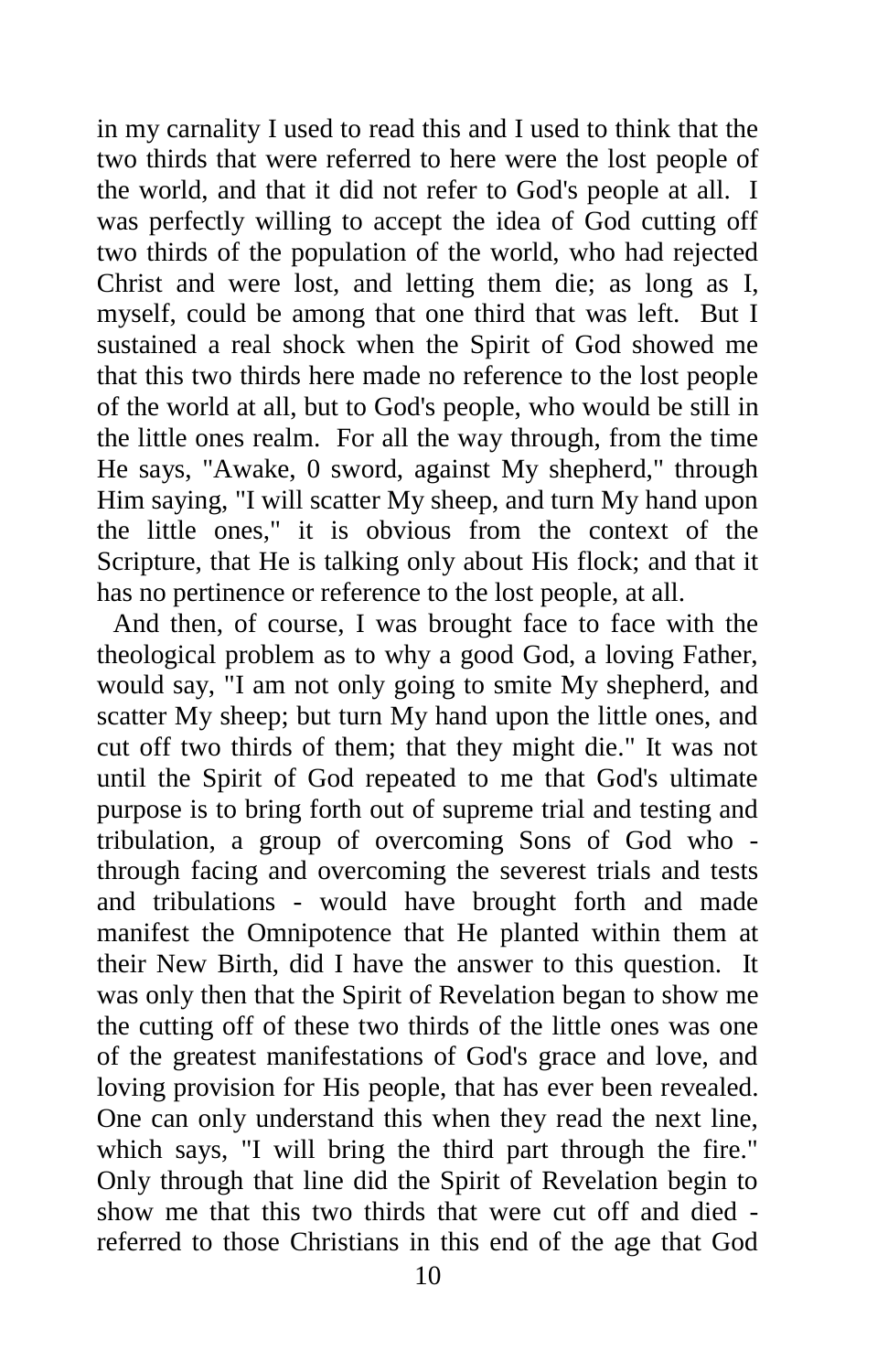will allow to die physically, or be slain, and to into heaven; and there be dealt with by the Lord - simply because He knew that they would be too weak to stand the fiery test that the one third that was left would go through in order to come forth as those overcoming, Omnipotent, Sons of God through whom the Lord will rule and reign over this earth. I suddenly came to see that the thousands of Christians who will be caught napping when the one-world beast government comes to power; because they were not walking close enough in the Spirit to hear the voice of the Spirit of God to move out, and will be slain in mass numbers: that the whole thing is not one great tragedy, but a manifestation of the loving provision of God for them, to take them on into the heavenly realms; because He knew they would not be able to face the fiery test that was to come to the one third that remained.

One cannot understand this until they understand that the purpose of God is to separate all of the weak, through the hardness of The Way, so that those who finally make it to the end will be only those who have proved themselves overcomers in all things; and therefore, have proved themselves worthy to rule God's world and God's universe. Then, as we – in the Scriptures in Zechariah - follow this Tribulation Highway to the end, we hear God say, in verse 9, "And I will bring the third part through the fire, and will refine them as silver is refined, and will try them as gold is tried." It is at this point that we begin to catch a revelation of the purpose of it all; and we begin to see the glory that is at the end of this Tribulation Highway. At last, it begins to dawn upon us that those who cannot stand the final fiery test that will purge out every last vestige of dross; and bring forth, in the end, only those who have had wrought in them, through the purifying fires**,** the gold – the perfection - of His own incorruptible Nature.

 You will notice that the Word of God here reveals two great testings for the one third that is left, and that it reveals two degrees of heat of the fire that they are to go through: for He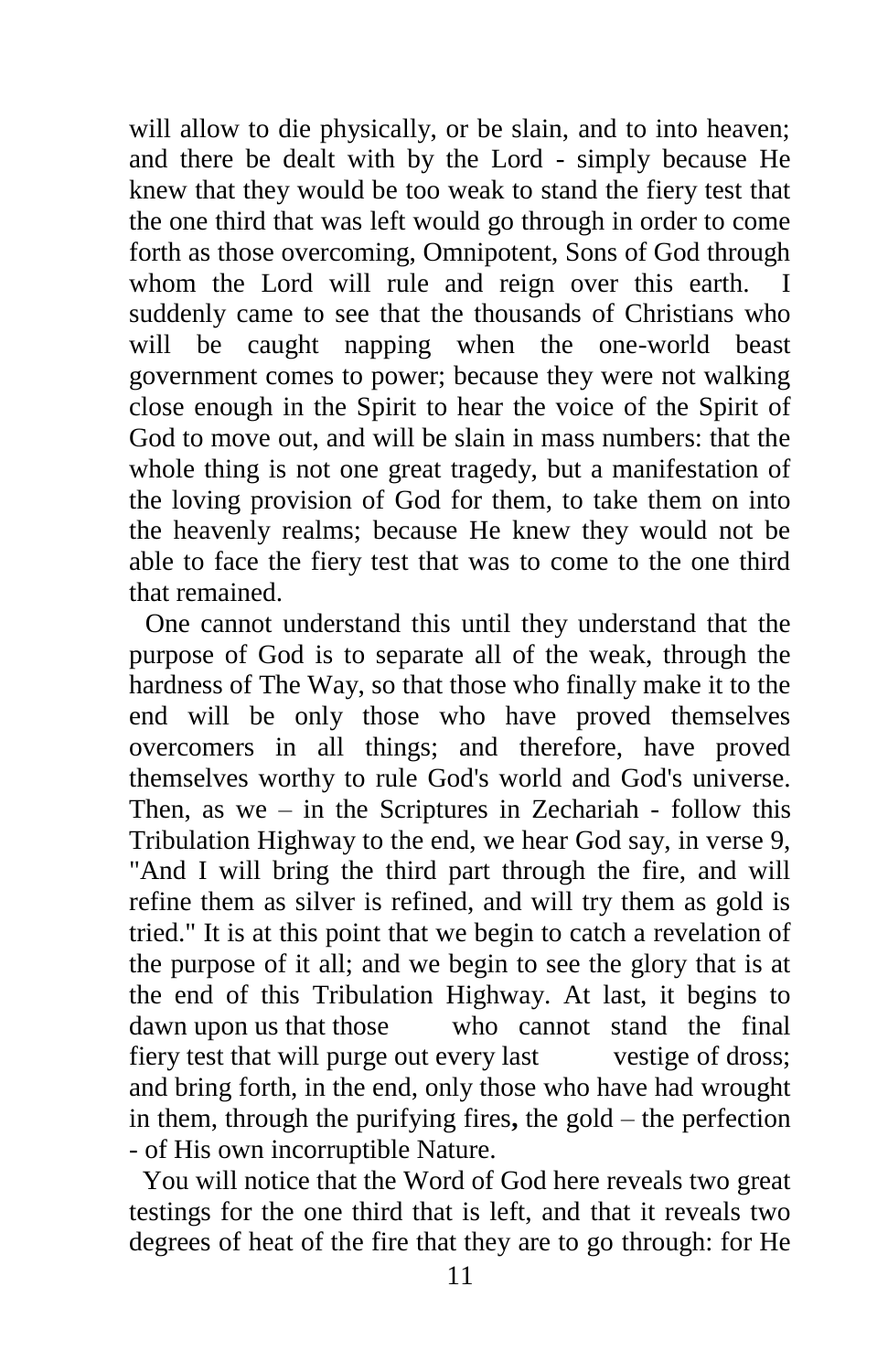first says, "I will refine them as silver is refined," and then after that, He says, "I will try them as gold is tried." Of course, everyone knows that the only way that the dross that is hidden in silver and gold can be revealed is by putting the fire under it and applying such heat that it is brought to the melting point; so that the dross then comes to the top, and can be skimmed off. Of course everyone also knows that it takes a higher degree of heat to bring gold to the melting point than it does silver. Therefore God reveals that the third part that is left shall be taken through fires of testing with heat that is comparable to that which is required to melt silver, that the dross in it might be revealed.

 Then, when they have passed that test, there will yet be other fire in front of them to bring them to a higher degree of heat: that which is required to bring gold to the melting point, so that the dross in it might also come to the top.

 When applying these natural metaphors to the mystery of God, one must first understand that silver, when it is used in the Scripture, being the medium of exchange in this earth which is one point inferior to gold, is a symbol of the Christ Nature; which is inferior only in one point to that incorruptible Nature of the Father God. The Nature that Christ had when He was here was a Nature that could be tempted, but the Nature of Father-God is a Nature that cannot be tempted. Therefore, what this reveals is that the one third of us who are left, when we have grown up to the measure of the stature of the fulness of Christ, and go forth, as the manifested Sons of God in the silver Nature, the Christ Nature then brought to its full stature - as Jesus was when He went forth in His manifested Son ministry - during the tribulation, will then be brought to the test of fire, comparable to the heat that is required to bring silver to the melting point: to test us, to see if there is any dross left in our Christ Nature, or if we have really had all flesh purged out so that we are manifesting only Nature of the Son.

 But when we have passed that test, as Jesus did in His own manifested Son ministry: tempted by Satan in the wilderness,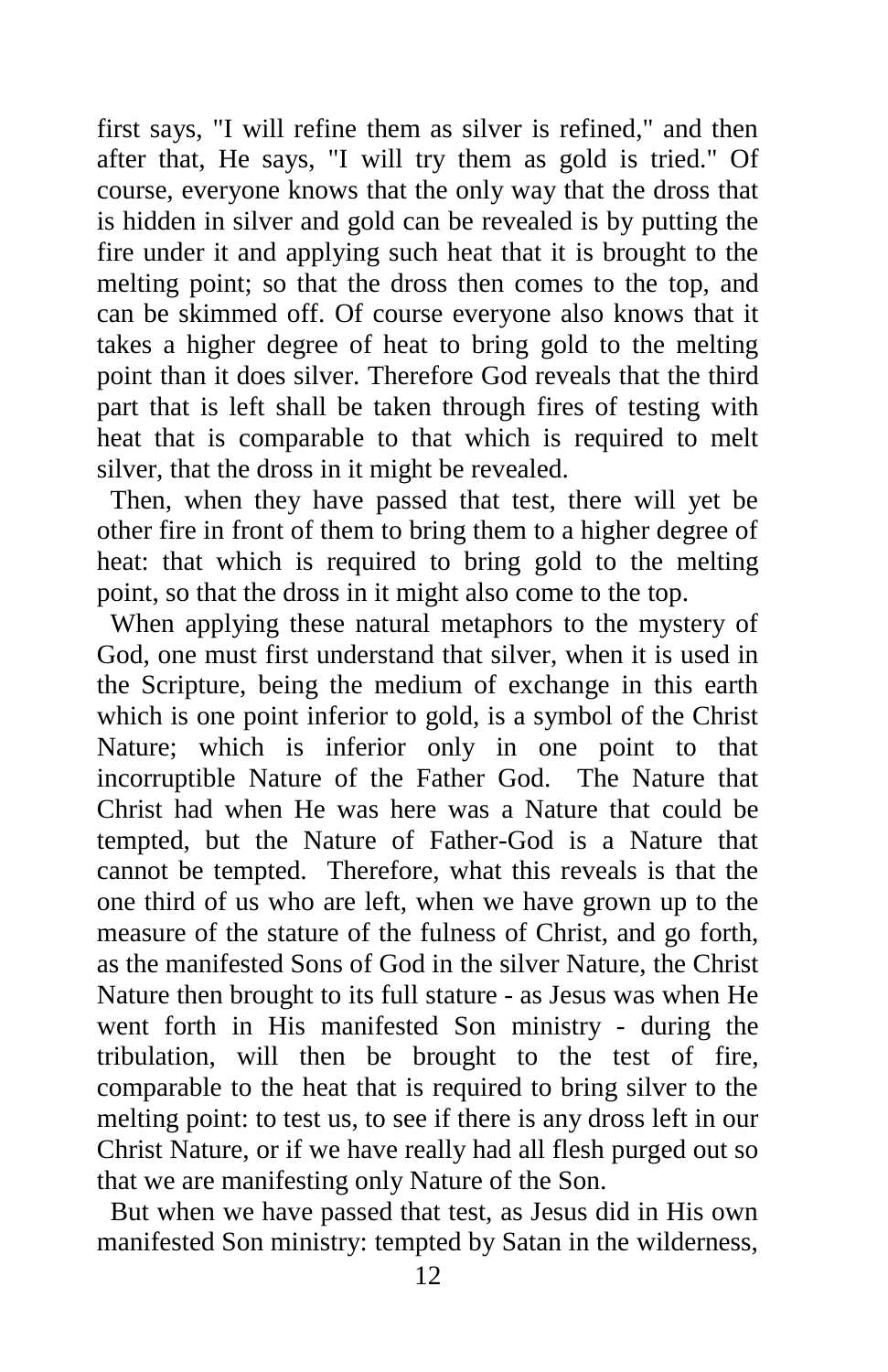to see if he could bring forth from the Son any dross; after being tempted by the people, to allow them to make Him their earthly king; and going through all the tests of silver when He had passed them all, and had come into such a oneness and union with His Father, that the gold was manifested in Him - then the heat was turned up a little more; and He was brought to the final test, of laying His very life on the line, to prove Himself obedient to the will of His Father unto the suffering of death; and the heat was applied that can bring gold to the melting point: so it was with our pattern Son - so it will be with us. When we have grown up to that stature of Christ, where God has allowed us to be tempted in the wilderness, as Jesus was; when God's people have tempted us, and sought almost to take us by force, to make us their earthly king - because of the anointing that is upon us - as they did Jesus; and we have passed all the silver tests of the Son: then we will finally be brought to the point where the heat will be turned up; and the fire that can test gold will be set before us; and a one-world beast system will bring us to the point where we will be forced to lay our lives on the line: to prove ourselves obedient to the will of our Father, unto the suffering of death.

 So that we shall not only be refined as silver is refined; but we will be tried as gold is tried. The purpose of it all, of course, will be to reveal if there is yet any dross of that old Adam nature left in us that needs to be brought to the top, skimmed off. I have seen, through my own experience in my many years of walking with God; that just as the dross that is in gold cannot be seen, until it is put in the fire and the heat is turned up; so the things that are not of God, and of the Nature of God, that are deep within His people -are never made manifest until they are put under pressure. When all is going well, and the heat is not on; God's people can manifest the sweetest, tenderest, most soothing, Christ-like and Godlike attitudes - that are really not a manifestation of the perfection of God – that one could ever desire. But when they get in the fire, and when the heat is turned up: then it is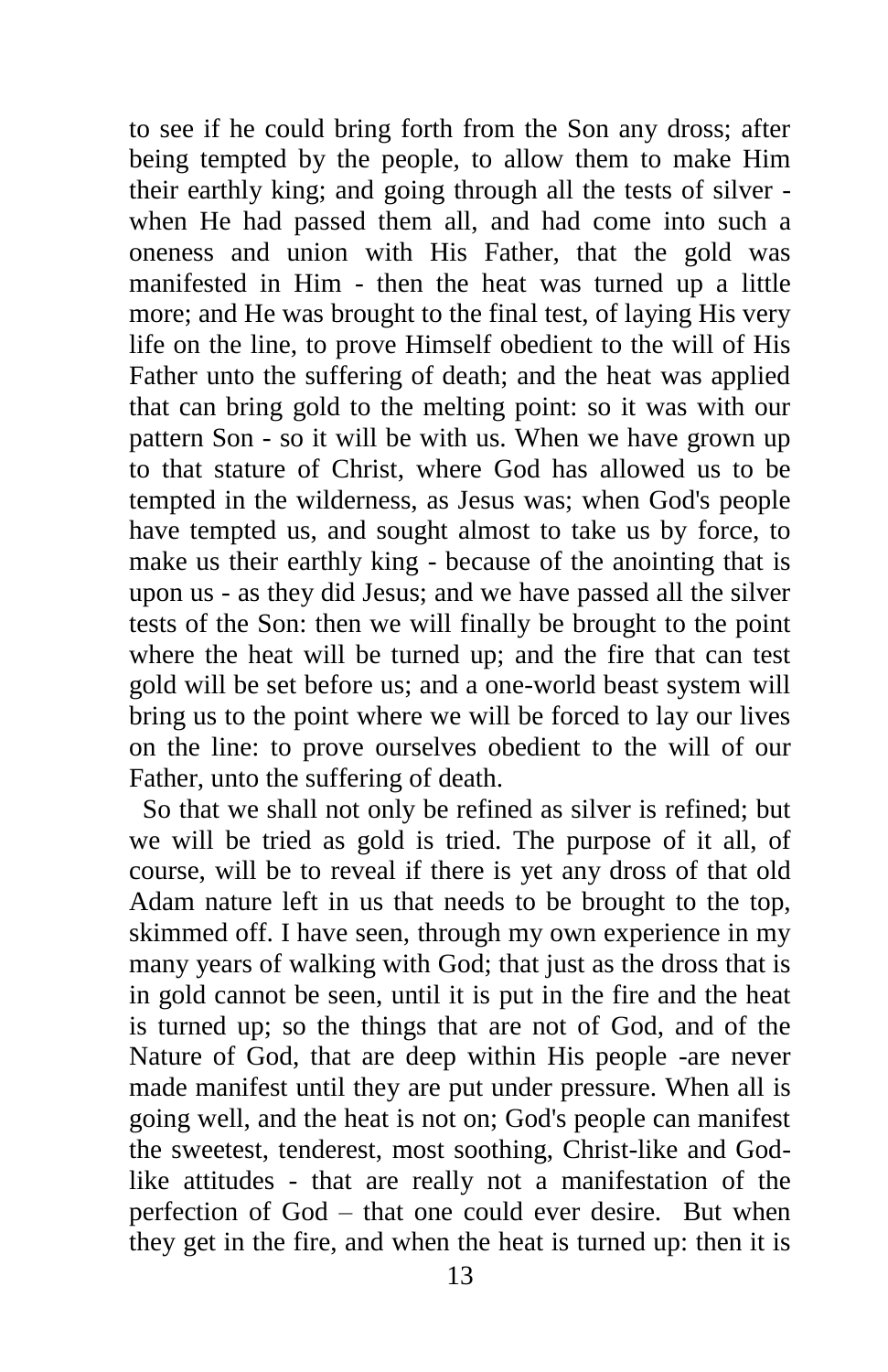that the susceptibility to temper, betrayal, lust, and all those other things that are hidden deep within, come forth and begin to be made manifest. God has long since brought me to the wisdom not to commit myself to any of God's people no matter how sweet or beautiful they may appear to be in the Spirit - until they have been in the fire with me, and I have seen how they have stood in the fire: fires of pressure and testing that come when we really put ourselves on the front line to fulfill any purpose of God.

The Bible records that there were those who believed every Word that Jesus preached, but He would not commit Himself to them, for He knew what was yet within them. The bare, stark Truth is set before us here, that God is not going to commit Himself fully to us until we have been through the supreme fires of testing and tribulation and overcoming which proves whether only the pure gold of His own Nature remains within us or not.

At the end of verse nine, in Zechariah thirteen, we find the glorious end of Tribulation Highway revealed to us. After saying, "I will bring the third part through the fire, and will refine them as silver is refined, and will try them as gold is tried," God then says, "they shall call upon my name, and I will hear them, I will say, it is my people: and they shall say, The Lord is my God." We must get a clear understanding of who God is referring to here, not the little ones, not the two thirds that were cut off and died, but only that one third that remained, that has passed the supreme test of being refined as silver is refined, and tried as gold is tried: of them only does God say: "they shall call upon My Name, and I will hear them."

In order to understand that, one needs to understand the revelation God has given us in this end time; that when the term, Name of God or Name of Jesus, is used in the Word of God it doesn't refer to the word, "Jesus," but it is referring to the Nature: for the name is symbolic of the nature. Therefore, when God says here, "they shall call upon my name, and I will hear them," He means they shall call upon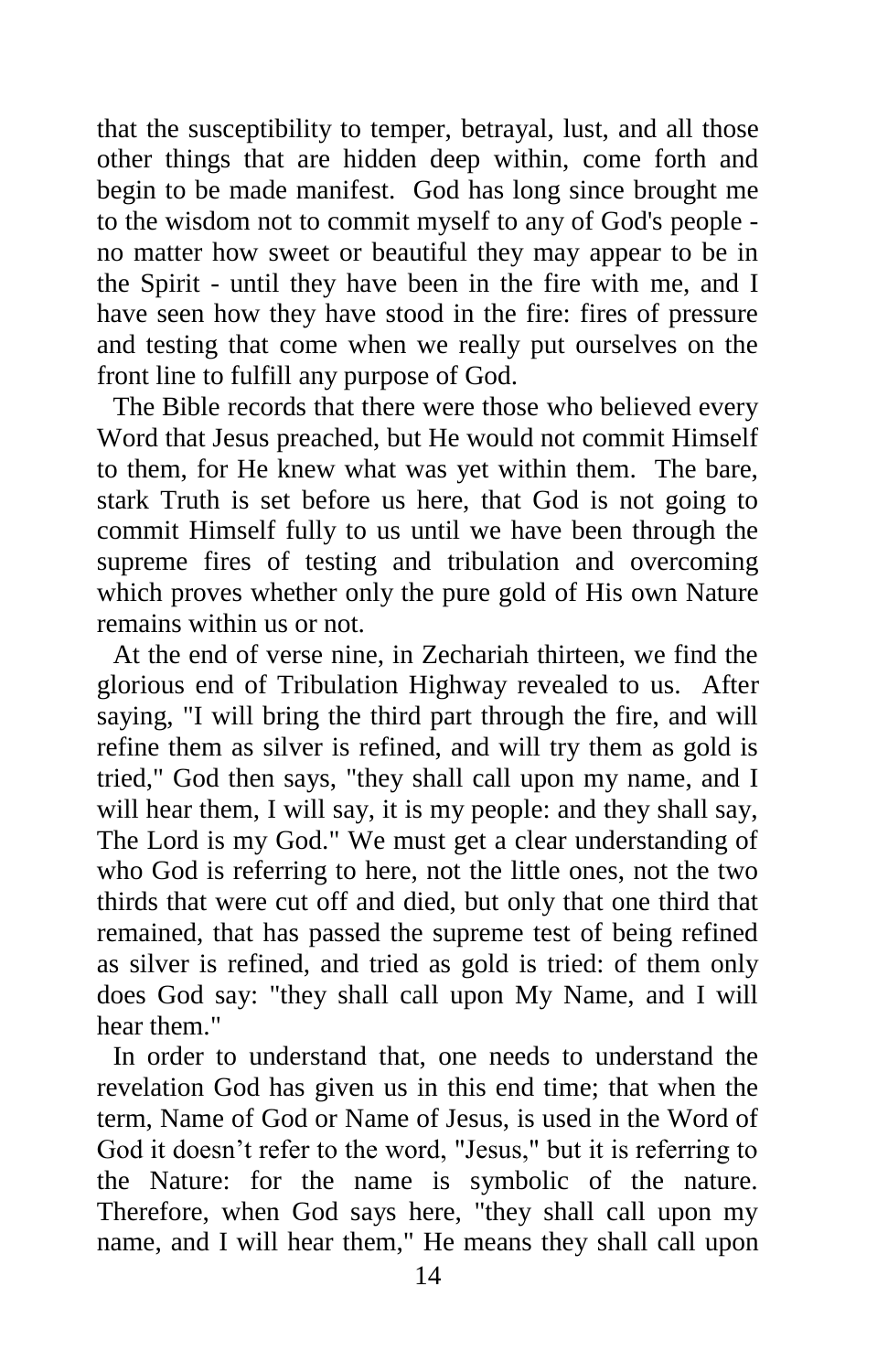My own perfect, true, incorruptible, immortal Nature that has been wrought in them; through walking down Tribulation Highway; and through finally being refined as silver is refined, and tried as gold is tried. It is of these that God says, "I will say, it is my people: and they shall say, The Lord is my God."

Therefore we see, when we see to the end of Tribulation Highway, and thereby see the Glory that shall be revealed, the reason Tribulation Highway is so glorious, is because the hardness of the way is designed by God to separate all the fearful, the unbelieving, and the weak, so that those who finally make it to the end of the road will have come forth in the pure, perfect, immortal, incorruptible Nature of God, Himself.

Those who see this great Truth in this end time will no longer tremble and fear, but will rejoice, as they hear the voice of God calling them to a life in the wilderness of supreme sacrifice and testing, where they face the sixty below weather of Canada; or the heat of the jungles of South America. Suddenly, the revelation will break through to them that those who finally make it out into that deepest wilderness place that God will take His people to; will be living in the most glorious place, and realm of life, that anyone could ever aspire to, for out there is that hidden wilderness place, they will be surrounded only by those who have passed the test of being refined as silver is refined, and tried as gold is tried. Therefore they will be surrounded by the sweetest, purest, most perfect fellowship -the dream of every child of God's heart - for the hardness of The Way, itself, on the way out; including sixty below weather - will have separated all the fearful, all the unbelieving, all the covetous, all the critical, all the jealous, all the sick, all the weakly - so that those who dwell around them will be those who manifest only the purity, and the perfection, and the love, of the Nature of God, Himself.

When one begins to understand this, he will truly begin to get a glimpse of the Glory of tribulation! We are told the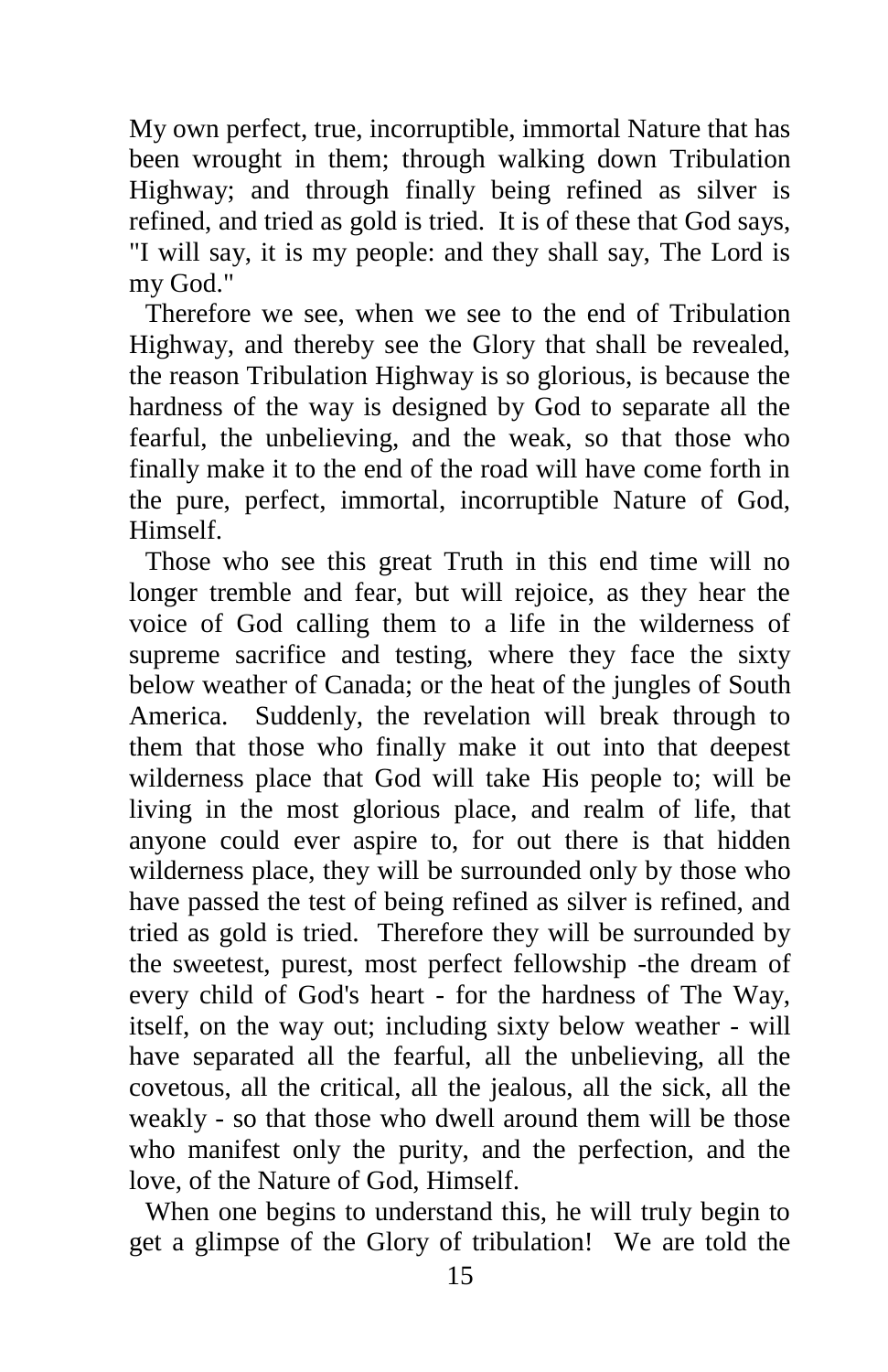reason there are no serpents in northern Canada is because the cold kills them. The reason there are few bugs and insects is because the fifty and sixty below weather is more than they can bear. Northward, in the Scripture, has always symbolized the way of testing and tribulation. Therefore God is saying to His people in this hour, "You have compassed this mountain long enough. Turn ye northward." And as they press northward, along the way of testing and tribulation, all the "serpents" will be killed by the cold - the spiritual serpents –the little, conniving spirits that have wrought such havoc in the Body of Christ all these centuries. The bugs and the insects that have gnawed away at the tree of Life in God's people for so many centuries will perish in the cold and the hardness of The Way. So that, for those who finally endure to the end, as Jesus said - who make it to the end of the road - they will dwell in the midst of a fellowship that will be THE manifestation of the Glory of God. It was said of the children of Israel, in the Old Testament age, as they passed over Jordan into their promised land; that there were no sick and feeble among them. It shall be said of this people of God, who make it finally to the end of Tribulation Highway, that there were no sick and feeble among them!

Therefore, the Spirit of God has brought forth a chorus in this end-time move of God, taken from the words of the Apostle Paul that we sing to keep us ever mindful of the Truth. It goes:

> "Rejoice in your hope of Glory, And glory in your tribulation, Glory in your tribulation Knowing that it works in you. For tribulation worketh patience, And patience works experience, Experience worketh hope, And hope maketh not ashamed."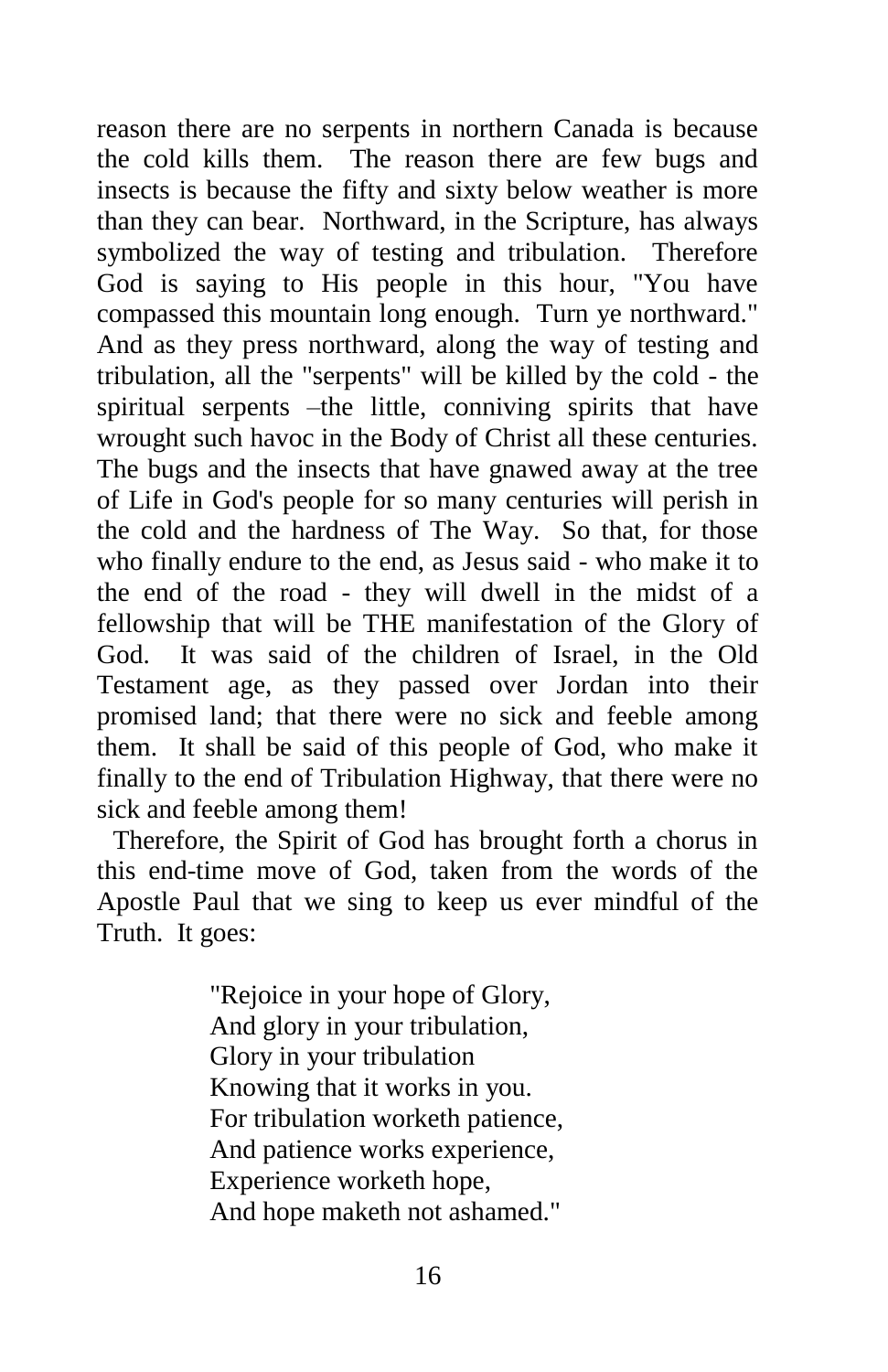Actually, in the King James translation, in that last line there is a misrepresentation - for the original Scripture did not say, "hope maketh not ashamed," but what it really said was. "And God won't leave you embarrassed." Tribulation worketh patience, patience works experience, experience worketh hope, and God won't leave you embarrassed. What that really means is this: as we, who, in this end time have had our eyes opened - take the hard Way - The Way of testing and tribulation; as we prepare to leave our lovely homes in this Babylonish world system; and move out into a wilderness, in a life of sacrifice: our friends, our neighbors, our relatives - they all think we're fools in not taking the way of ease, and the way of comfort - and as we proclaim to them that this is The Way our God has provided to Glory, they laugh in our face, but the end of this Tribulation Road reveals that when we have traveled it to the end; they are the ones who will be brought to confusion of face. Our God will vindicate us. He will not leave us embarrassed. In the end, they will see that our Way was the road to Life, and they were the ones who were fools.

We would like to close by revealing to you the key Truth that is in this tremendous chorus. It begins with thy line, "Rejoice in your hope of glory," and then it goes on to say, "And glory in your tribulation." This reveals that the only thing that we should desire in this world, to rejoice in, is our vision of the hope of Glory that is set before us, and that will be ours when we come to the end of this Tribulation Highway. The Glory that is revealed in the Words of God, when He said, "Then they shall call upon my name, and I will hear them: and I will say, This is my people: and they shall say, The Lord is my God."

Therefore, the only thing that we should rejoice in, as we travel this road, is our vision of the hope of Glory that is set before us when we come to the end of the road. Then, if we want to glory in something, let us glory in the tribulations that we experience along the road that is going to bring us to the fulfillment of that vision of our hope of Glory.